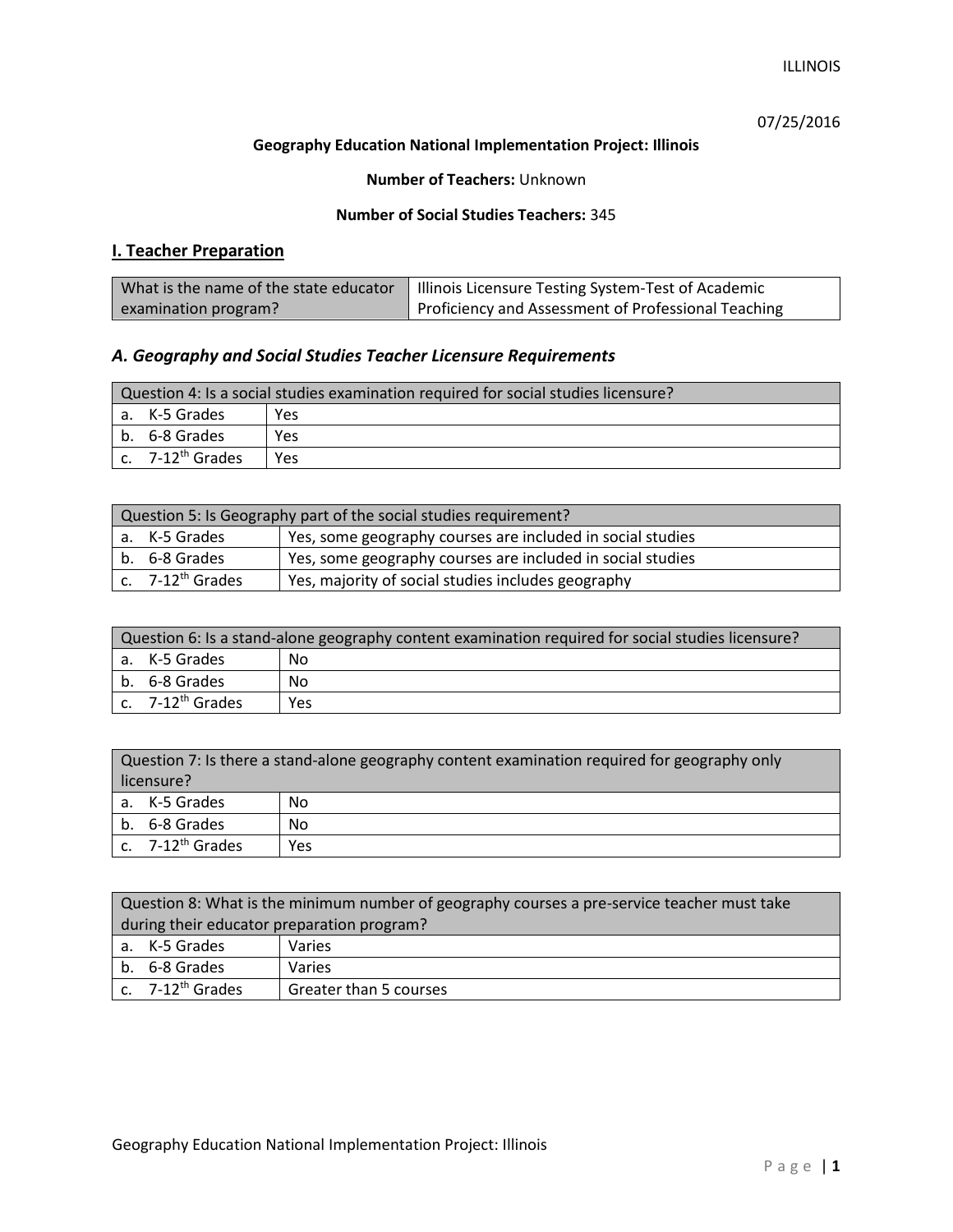| Question 9: Additional information about how | Geography in secondary can either be housed in  |
|----------------------------------------------|-------------------------------------------------|
| teachers become certified in your state?     | geography program or in an education program    |
|                                              | depending on the university. Primary and middle |
|                                              | programs must take at least one geography       |
|                                              | course in college.                              |

## *B. Professional Development*

| Question 10: Can in service teachers receive<br>certification credit for professional<br>development courses or programs in<br>geography? | Yes                                                              |
|-------------------------------------------------------------------------------------------------------------------------------------------|------------------------------------------------------------------|
| Question 11: Does the state education agency<br>(SEA) provide professional development in<br>geography?                                   | Yes, but professional development is independent<br>from the SEA |

# **II. Curriculum**

| Question 15: What is the name of the state   | Illinois Learning Standards for Social Science     |
|----------------------------------------------|----------------------------------------------------|
| standards?                                   |                                                    |
| Question 16: How are the state standards     | State standards are combined                       |
| presented by grade level?                    |                                                    |
| Question 17: When were the standards last    | Last two years                                     |
| revised?                                     |                                                    |
| Question 18: Are there plans for revision to | No timeline                                        |
| the state standards?                         |                                                    |
| Question 19: Is geography included in the    | <b>Yes</b>                                         |
| state standards?                             |                                                    |
| Question 20: How are the geography           | Geography standards are organized by strand        |
| standards organized?                         |                                                    |
| Question 21: What framework and/or           | Other states' standards; Five Themes in Geography; |
| documents were used?                         | Geography for Life (2013); Other: Common core      |

#### **Question 22: What general topics are included?**

Human-environment interaction; Places and/or regions; Culture; Population and Settlements; Movement of people, goods and/or idea; Mapping (map projections, use of maps); Spatial Thinking and/or Mental Maps; Other: global interconnectedness.

| Question 23: What is the total number of credit | 16 credit hours |
|-------------------------------------------------|-----------------|
| hours required for high school graduation?      |                 |
| Question 24: What is the total number of social | 2 credit hours  |
| studies credit hours required for high school   |                 |
| graduation?                                     |                 |